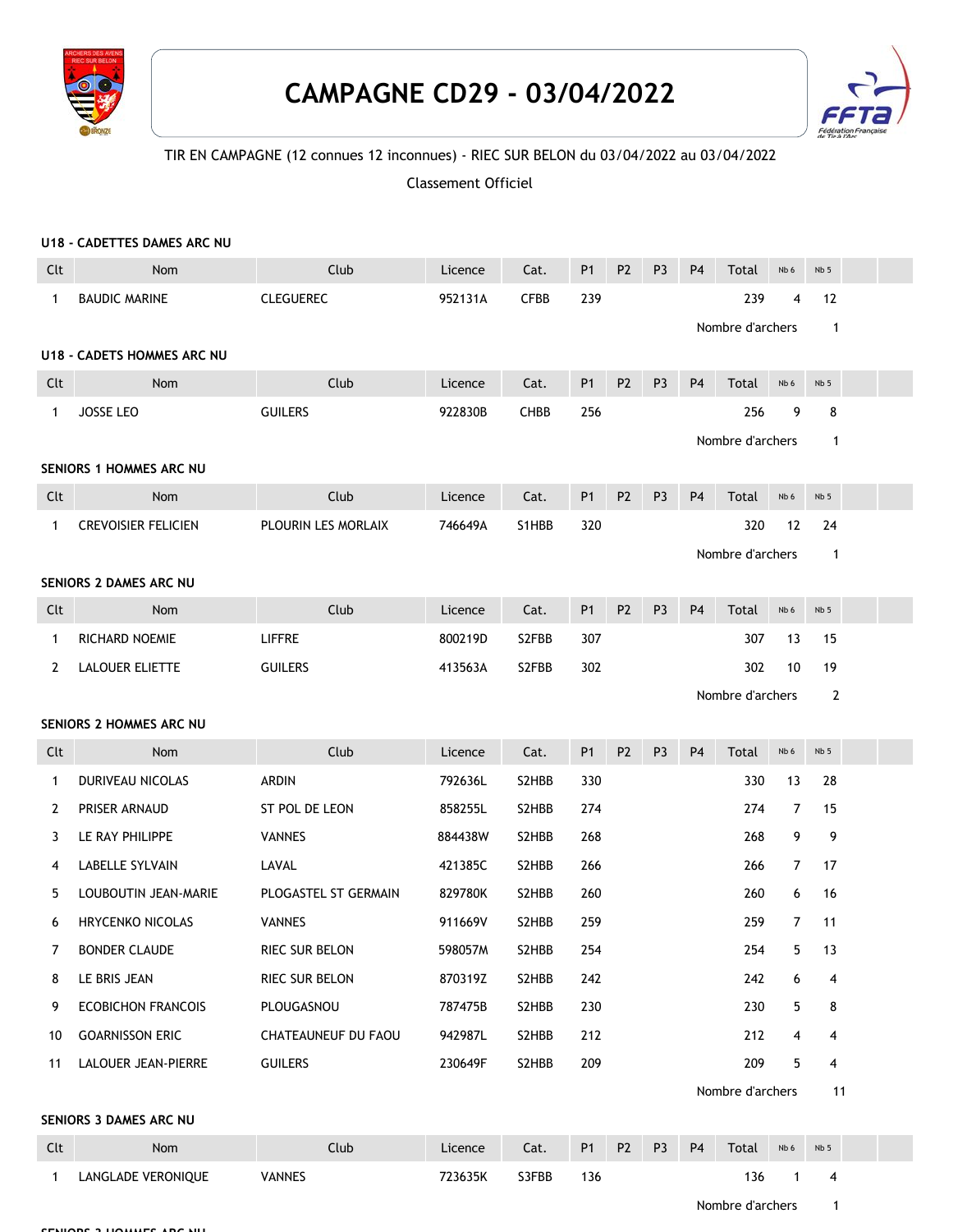| 1   | <b>JUMPERTZ PATRICK</b>              | PLOUMILLIAU PLOULEC'H         | 887526C | S3HBB              | 276       |                |                |                | 276              | 6              | 10              |  |
|-----|--------------------------------------|-------------------------------|---------|--------------------|-----------|----------------|----------------|----------------|------------------|----------------|-----------------|--|
| 2   | <b>CARRER PATRICK</b>                | RIEC SUR BELON                | 760565B | S3HBB              | 259       |                |                |                | 259              | 6              | 9               |  |
| 3   | LE GOFF GEORGES                      | LOGONNA-DAOULAS               | 629647Z | S3HBB              | 253       |                |                |                | 253              | 6              | 8               |  |
| 4   | LESOURD JEAN                         | <b>GUICHEN</b>                | 515441M | S3HBB              | 237       |                |                |                | 237              | $\overline{7}$ | 11              |  |
| 5   | <b>FUR JEAN-FRANCOIS</b>             | RIEC SUR BELON                | 873585Z | S3HBB              | 210       |                |                |                | 210              | 4              | 8               |  |
| 6   | <b>GUIRRIEC JACQUES</b>              | <b>QUIMPER</b>                | 960917A | S3HBB              | 182       |                |                |                | 182              | 4              | 6               |  |
| 7   | <b>BUISSON ANTHONY</b>               | PLOGASTEL ST GERMAIN          | 416923C | S3HBB              | 174       |                |                |                | 174              | $\overline{2}$ | 3               |  |
|     |                                      |                               |         |                    |           |                |                |                | Nombre d'archers |                | $\overline{7}$  |  |
|     | SENIORS 1 HOMMES ARC A POULIES       |                               |         |                    |           |                |                |                |                  |                |                 |  |
| Clt | Nom                                  | Club                          | Licence | Cat.               | <b>P1</b> | P <sub>2</sub> | P <sub>3</sub> | P <sub>4</sub> | Total            | Nb 6           | Nb <sub>5</sub> |  |
| 1   | LE BAUT LUCAS                        | LOGONNA-DAOULAS               | 609586U | S1HCO              | 391       |                |                |                | 391              | 39             | 25              |  |
| 2   | <b>BOISSEAU MAXIME</b>               | PLOGASTEL ST GERMAIN          | 853553A | S <sub>1</sub> HCO | 330       |                |                |                | 330              | 14             | 23              |  |
| 3   | <b>GOUELLO RENAUD</b>                | AURAY                         | 409473E | S1HCO              | 325       |                |                |                | 325              | 12             | 23              |  |
|     |                                      |                               |         |                    |           |                |                |                | Nombre d'archers |                | 3               |  |
|     | SENIORS 2 HOMMES ARC A POULIES       |                               |         |                    |           |                |                |                |                  |                |                 |  |
| Clt | Nom                                  | Club                          | Licence | Cat.               | <b>P1</b> | P <sub>2</sub> | P <sub>3</sub> | P <sub>4</sub> | Total            | Nb 6           | Nb <sub>5</sub> |  |
| 1   | <b>BIZIEN YANNICK</b>                | CHATEAUNEUF DU FAOU           | 277047N | S2HCO              | 303       |                |                |                | 303              | 7              | 23              |  |
|     |                                      |                               |         |                    |           |                |                |                | Nombre d'archers |                | $\mathbf{1}$    |  |
|     | SENIORS 3 DAMES ARC A POULIES        |                               |         |                    |           |                |                |                |                  |                |                 |  |
| Clt | Nom                                  | Club                          | Licence | Cat.               | <b>P1</b> | P <sub>2</sub> | P <sub>3</sub> | P <sub>4</sub> | Total            | Nb 6           | Nb <sub>5</sub> |  |
| 1   | <b>FOULON MARTINE</b>                | ARZAL                         | 001175C | S3FCO              | 318       |                |                |                | 318              | 13             | 21              |  |
| 2   | <b>DOUIS CATHERINE</b>               | AURAY                         | 315685L | S3FCO              | 311       |                |                |                | 311              | 10             | 22              |  |
|     |                                      |                               |         |                    |           |                |                |                | Nombre d'archers |                | $\overline{2}$  |  |
|     | SENIORS 3 HOMMES ARC A POULIES       |                               |         |                    |           |                |                |                |                  |                |                 |  |
| Clt | <b>Nom</b>                           | Club                          | Licence | Cat.               | <b>P1</b> | P <sub>2</sub> | P <sub>3</sub> | <b>P4</b>      | Total            | Nb 6           | Nb <sub>5</sub> |  |
| 1   | <b>DOUIS GERARD</b>                  | <b>CONFLANS SAINTE-HONORI</b> | 096422G | S3HCO              | 381       |                |                |                | 381              | 33             | 28              |  |
| 2   | PICOT RENE                           | <b>PORNIC</b>                 | 083238B | S3HCO              | 369       |                |                |                | 369              | 28             | 27              |  |
| 3   | <b>GUILY ROBERT</b>                  | RIEC SUR BELON                | 379863V | S3HCO              | 361       |                |                |                | 361              | 26             | 22              |  |
| 4   | <b>BONDER MARC</b>                   | RIEC SUR BELON                | 253114Z | S3HCO              | 326       |                |                |                | 326              | 11             | 25              |  |
| 5   | FROMENTEAU BERNARD                   | PLEUMELEUC                    | 279596J | S3HCO              | 307       |                |                |                | 307              | 13             | 18              |  |
| 6   | UHEL JEAN-JACQUES                    | <b>TREMEOC</b>                | 012207U | S3HCO              | 304       |                |                |                | 304              | 13             | 12              |  |
| 7   | LE BERRE JEAN CLAUDE                 | RIEC SUR BELON                | 326881F | S3HCO              | 281       |                |                |                | 281              | 19             | 16              |  |
| 8   | LE DUIGOU JEAN-CLAUDE                | <b>QUERRIEN</b>               | 238785Z | S3HCO              | 273       |                |                |                | 273              | 9              | 18              |  |
|     |                                      |                               |         |                    |           |                |                |                | Nombre d'archers |                | 8               |  |
|     | U13 - BENJAMINS HOMMES ARC CLASSIQUE |                               |         |                    |           |                |                |                |                  |                |                 |  |
| Clt | Nom                                  | Club                          | Licence | Cat.               | <b>P1</b> | P <sub>2</sub> | P <sub>3</sub> | P <sub>4</sub> | Total            | Nb 6           | Nb 5            |  |
| 1   | MONDI ALEX                           | <b>GUILERS</b>                | 989393C | <b>BHCL</b>        | 240       |                |                |                | 240              | 2              | 8               |  |
|     |                                      |                               |         |                    |           |                |                |                | Nombre d'archers |                | $\mathbf{1}$    |  |
|     | U15 - MINIMES DAMES ARC CLASSIQUE    |                               |         |                    |           |                |                |                |                  |                |                 |  |
| Clt | Nom                                  | Club                          | Licence | Cat.               | <b>P1</b> | <b>P2</b>      | P <sub>3</sub> | <b>P4</b>      | Total            | Nb 6           | Nb <sub>5</sub> |  |

1 ABIVEN CORALINE GUILERS 988631Z MFCL 291 291 7 15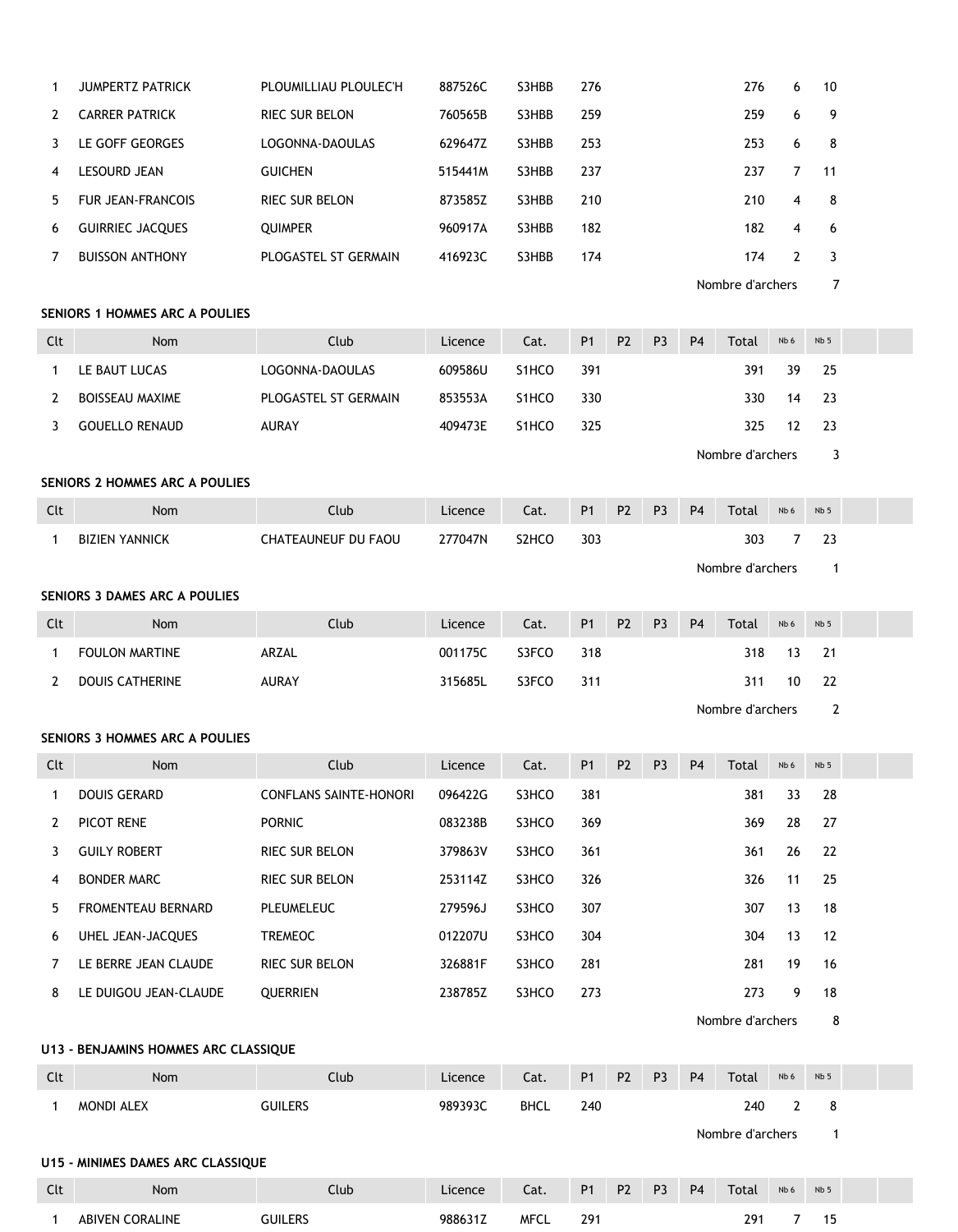## **U15 - MINIMES HOMMES ARC CLASSIQUE**

| Clt          | Nom                                       | Club                  | Licence | Cat.        | P <sub>1</sub> | P <sub>2</sub> | P <sub>3</sub> | P <sub>4</sub>   | Total            | Nb 6           | Nb <sub>5</sub> |  |
|--------------|-------------------------------------------|-----------------------|---------|-------------|----------------|----------------|----------------|------------------|------------------|----------------|-----------------|--|
| $\mathbf{1}$ | <b>GOUDIN MATHYS</b>                      | <b>GUILERS</b>        | 922821S | <b>MHCL</b> | 274            |                |                |                  | 274              | $\overline{7}$ | 17              |  |
|              |                                           |                       |         |             |                |                |                | Nombre d'archers |                  |                | $\mathbf{1}$    |  |
|              | U18 - CADETTES DAMES ARC CLASSIQUE        |                       |         |             |                |                |                |                  |                  |                |                 |  |
| Clt          | Nom                                       | Club                  | Licence | Cat.        | <b>P1</b>      | P <sub>2</sub> | P <sub>3</sub> | P <sub>4</sub>   | Total            | Nb 6           | Nb 5            |  |
| $\mathbf{1}$ | <b>LALOUER MAELWENN</b>                   | <b>GUILERS</b>        | 803896A | <b>CFCL</b> | 285            |                |                |                  | 285              | 6              | 13              |  |
| $\mathbf{2}$ | LESCOP PAULINE                            | <b>GUILERS</b>        | 922835G | <b>CFCL</b> | 267            |                |                |                  | 267              | 11             | 13              |  |
|              |                                           |                       |         |             |                |                |                |                  | Nombre d'archers |                | $\overline{2}$  |  |
|              | U18 - CADETS HOMMES ARC CLASSIQUE         |                       |         |             |                |                |                |                  |                  |                |                 |  |
| Clt          | Nom                                       | Club                  | Licence | Cat.        | <b>P1</b>      | P <sub>2</sub> | P <sub>3</sub> | P <sub>4</sub>   | Total            | Nb 6           | Nb <sub>5</sub> |  |
| 1            | RUELLOT YANN                              | <b>GUILERS</b>        | 922859H | <b>CHCL</b> | 299            |                |                |                  | 299              | 15             | 9               |  |
| $\mathbf{2}$ | LE VELLY EWEN                             | <b>GUILERS</b>        | 899439B | <b>CHCL</b> | 293            |                |                |                  | 293              | 6              | 18              |  |
|              |                                           |                       |         |             |                |                |                |                  | Nombre d'archers |                | 2               |  |
|              | <b>U21 - JUNIORS HOMMES ARC CLASSIQUE</b> |                       |         |             |                |                |                |                  |                  |                |                 |  |
| Clt          | Nom                                       | Club                  | Licence | Cat.        | <b>P1</b>      | P <sub>2</sub> | P <sub>3</sub> | P <sub>4</sub>   | Total            | Nb 6           | Nb 5            |  |
| $\mathbf{1}$ | <b>LABOUSSE MATTEO</b>                    | <b>RENNES CIE</b>     | 959084H | <b>JHCL</b> | 270            |                |                |                  | 270              | 7              | 19              |  |
| $\mathbf{2}$ | <b>GERMAIN EVAN</b>                       | PLOURIN LES MORLAIX   | 900606V | <b>JHCL</b> | 250            |                |                |                  | 250              | 6              | 7               |  |
|              |                                           |                       |         |             |                |                |                |                  | Nombre d'archers |                | 2               |  |
|              | SENIORS 1 DAMES ARC CLASSIQUE             |                       |         |             |                |                |                |                  |                  |                |                 |  |
| Clt          | Nom                                       | Club                  | Licence | Cat.        | <b>P1</b>      | P <sub>2</sub> | P <sub>3</sub> | P <sub>4</sub>   | Total            | Nb 6           | Nb <sub>5</sub> |  |
| $\mathbf{1}$ | <b>BERTON CHLOE</b>                       | <b>BREST</b>          | 643005U | S1FCL       | 243            |                | $\overline{2}$ |                  | 245              | $\overline{2}$ | 11              |  |
|              |                                           |                       |         |             |                |                |                |                  | Nombre d'archers |                | $\overline{1}$  |  |
|              | SENIORS 1 HOMMES ARC CLASSIQUE            |                       |         |             |                |                |                |                  |                  |                |                 |  |
| Clt          | <b>Nom</b>                                | Club                  | Licence | Cat.        | P <sub>1</sub> | P <sub>2</sub> | P <sub>3</sub> | P <sub>4</sub>   | Total            | Nb 6           | Nb <sub>5</sub> |  |
| $\mathbf{1}$ | FRIN ALEXIS                               | <b>LIFFRE</b>         | 400965G | S1HCL       | 348            |                |                |                  | 348              | 23             | 17              |  |
| z            | LE SOURN CYRIL                            | <b>CLEGUEREC</b>      | 402066D | S1HCL       | 245            |                |                |                  | 245              | 10             | 4               |  |
| 3            | <b>LAURENT ROMAIN</b>                     | RIEC SUR BELON        | 770949N | S1HCL       | 231            |                |                |                  | 231              | 3              | 10              |  |
|              |                                           |                       |         |             |                |                |                |                  | Nombre d'archers |                | 3               |  |
|              | SENIORS 2 DAMES ARC CLASSIQUE             |                       |         |             |                |                |                |                  |                  |                |                 |  |
| Clt          | Nom                                       | Club                  | Licence | Cat.        | <b>P1</b>      | P <sub>2</sub> | P <sub>3</sub> | P <sub>4</sub>   | Total            | Nb 6           | Nb 5            |  |
| 1            | STEPHANT VALERIE                          | CONCARNEAU            | 819639M | S2FCL       | 233            |                |                |                  | 233              | 1              | 15              |  |
| 2            | <b>LECLERCQ SOPHIE</b>                    | QUIMPER               | 907740Z | S2FCL       | 182            |                |                |                  | 182              | $\overline{2}$ | 5               |  |
| 3            | <b>GIRARD SANDRINE</b>                    | PLOUMILLIAU PLOULEC'H | 675214D | S2FCL       | 155            |                |                |                  | 155              | $\overline{2}$ | 3               |  |
|              |                                           |                       |         |             |                |                |                |                  | Nombre d'archers |                | 3               |  |
|              | SENIORS 2 HOMMES ARC CLASSIQUE            |                       |         |             |                |                |                |                  |                  |                |                 |  |
| Clt          | Nom                                       | Club                  | Licence | Cat.        | <b>P1</b>      | P <sub>2</sub> | P <sub>3</sub> | P4               | Total            | Nb 6           | Nb <sub>5</sub> |  |
| 1            | POTHIER STEFEN                            | QUIMPERLE             | 311641R | S2HCL       | 306            |                |                |                  | 306              | $\overline{7}$ | $21$            |  |
| 2            | <b>GUIRIEC GILLES</b>                     | RIEC SUR BELON        | 637083G | S2HCL       | 296            |                |                |                  | 296              | 7              | 21              |  |
| 3            | SICARD AYMERIC                            | <b>VANNES</b>         | 316826B | S2HCL       | 282            |                |                |                  | 282              |                | 12 16           |  |